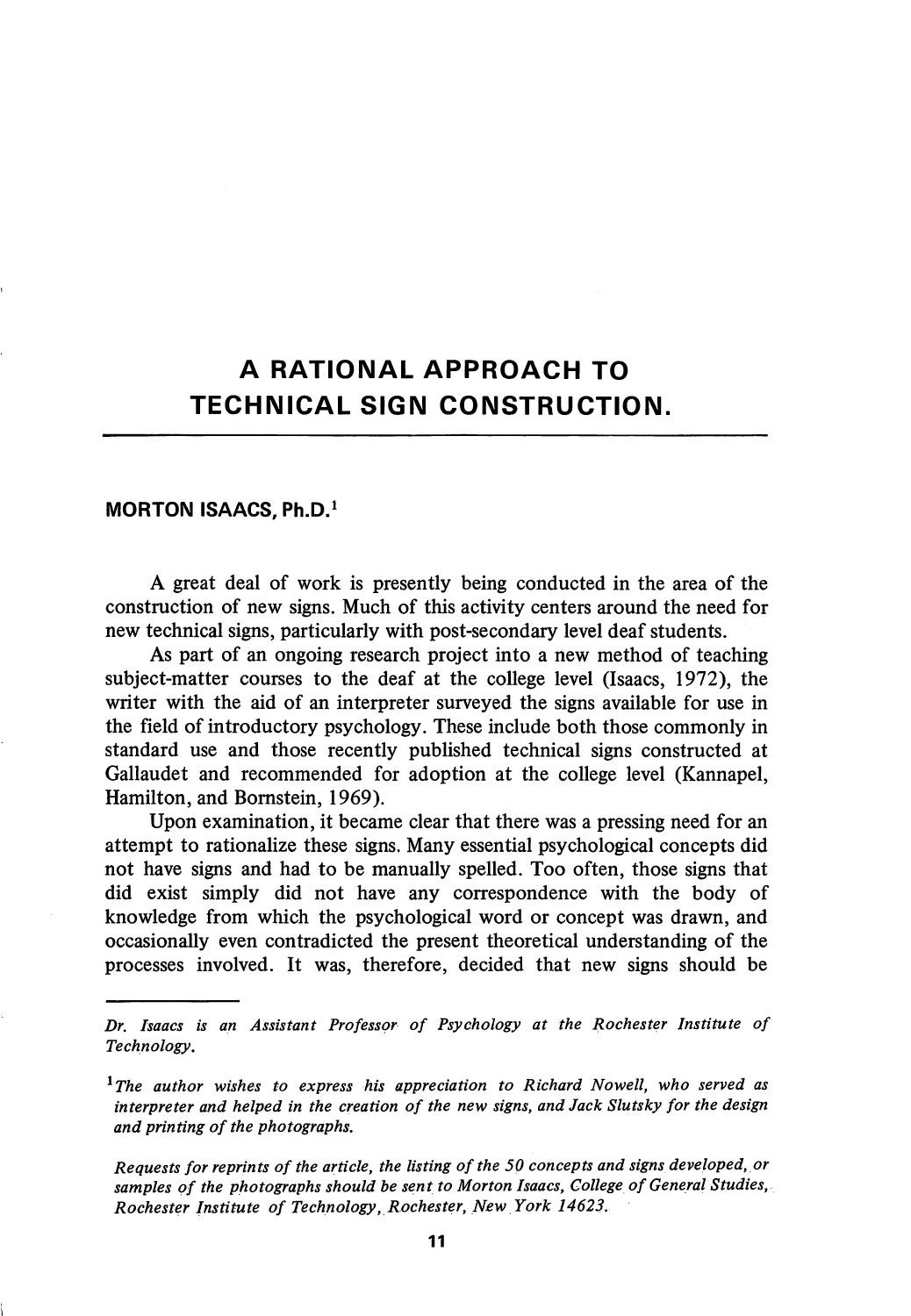constructed for many of these technical concepts in such a manner that, in themselves, the signs would serve as an aid in the learning and retention of the concept meaning.

The basic approach to the construction of these new signs may be seen from the priority level which was assigned to each of the following criteria: (1) The new sign must be reflective of other signs likely to be familiar to the deaf students, which when combined would serve to communicate the connotative meaning of the word as presently utilized in the field of psychology; (2) It must not duplicate any existing sign that is used for a different word; and (3) It must not be awkward to produce or understand.

In order to accomplish this, the instructor selected a set of 50 significant technical terms that were to be used throughout the course. These were given to a skilled NTID interpreter, along with definitions of these terms taken from the glossary of the textbook (Kagan and Havemann, 1968, pp. 617-642) utilized in the course. The interpreter then created new sign combinations and explained the connotative as well as denotative meanings involved. These proposals were critiqued and revised jointly by the instructor and interpreter until combinations were produced that satisfied the psychologist on the first criteria mentioned above, and the interpreter on the other two. They were then distributed to other interpreters, deaf students, and to the NTID staff for further comment.

Several revisions of the proposed signs were adopted based upon suggestions which arose from this interaction. A photographer then photographed the signs produced by a live model so as to generate a double-exposure (or occasionally a triple-exposure) print, where the entire sign can be seen on a single photograph. Arrows were superimposed to show the direction of hand movements. The photographs were then reproduced on 4" X 6" cards with the name of the word or concept on the same side as the photo, and the definition of the concept on the reverse side. The sign cards were placed into unit packs based on the order in which they were to be mentioned and discussed in class, and were distributed unit by unit to the students as the topic changed (Figures 1 and 2).

To illustrate the method and its outcome, let us discuss the development of several of the signs and describe them as finally used.

The concept of "generalization" is an essential one for any student of the behavioral sciences. As pictured in the technical sign manual produced at Gallaudet, it is signed  $G \cdot G \rightarrow \text{summary}$  (Kannapel et. al, 1969, p. 91). Yet for psychologists, "generalization" has a much more technical meaning: it is the tendency of an organism to give the same response to stimuli that are similar though not exactly alike. It is believed to be the basis for concept formation: i.e., how a child leams to say "dog" as a verbal response to many animals that are similar in certain attributes though differing in others. Concept formation is thus a key in Stimulus-Response theory to understanding the way in which an organism leams.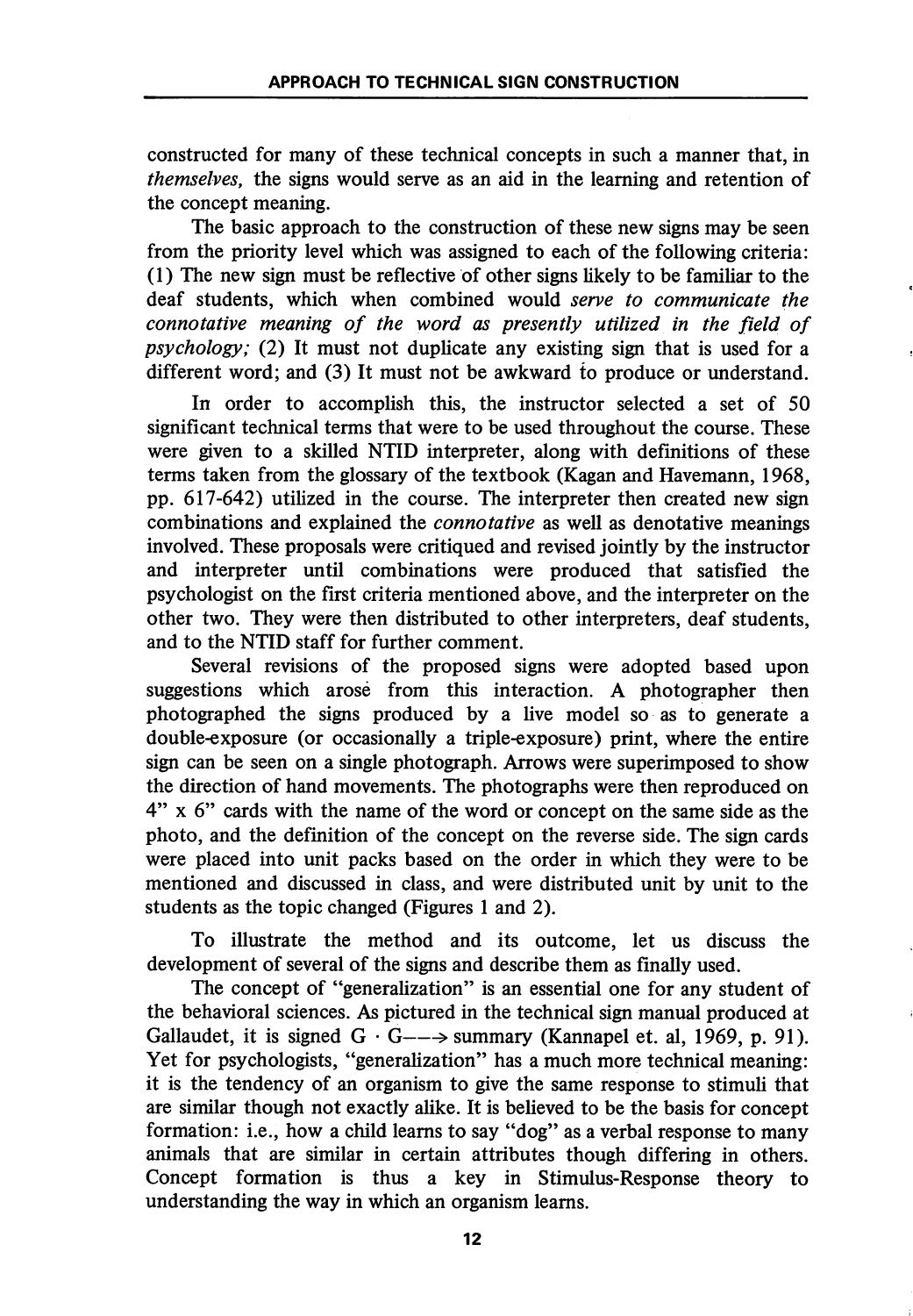

FIGURE 1

Generalization: The tendency of an organism to give the same response to stimuli that are similar though not exactly alike.



## FIGURE 2

Anxiety: An emotion characterized by a vague fear or premonition that something bad is about to happen; a frequent result of conflicts among motives and a prominent factor in abnormal behavior.